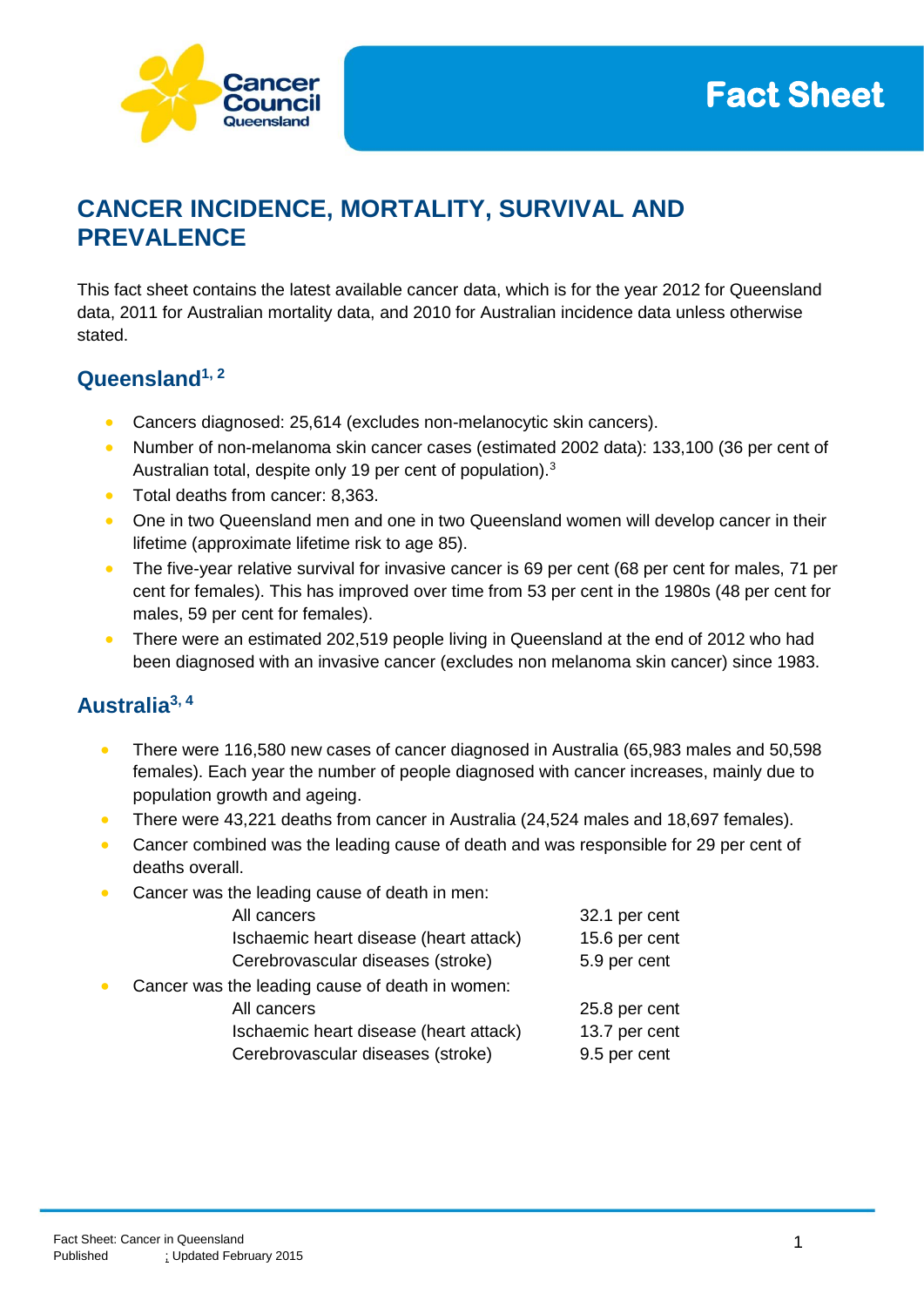

### **Most common cancers**

#### **Queensland1, 2**

The five most common cancers in Queensland men (2012)

| <b>Number</b> | <b>Cancer Site</b>      | <b>Number of new</b><br>cases | <b>Age-standardised rate</b><br>(per 100,000) | <b>Approximate lifetime</b><br>risk (to age 85) |
|---------------|-------------------------|-------------------------------|-----------------------------------------------|-------------------------------------------------|
|               | Prostate                | 4094                          | 168.3                                         | $1$ in $5$                                      |
|               | Melanoma                | 1987                          | 86.5                                          | 1 in 10                                         |
|               | Colorectal              | 1658                          | 72.7                                          | 1 in 10                                         |
|               | Luna                    | 1330                          | 58.4                                          | 1 in 11                                         |
|               | Non-Hodgkin<br>lymphoma | 590                           | 25.8                                          | 1 in 33                                         |

Leading causes of cancer deaths in Queensland men (2012)

| <b>Number</b> | <b>Cancer Site</b>   | <b>Number of</b><br>deaths | <b>Age-standardised rate</b><br>(per 100,000) |
|---------------|----------------------|----------------------------|-----------------------------------------------|
|               | Lung                 | 1049                       | 46.4                                          |
|               | Prostate             | 658                        | 31.9                                          |
| -3            | Colorectal           | 554                        | 25.3                                          |
|               | Pancreas             | 233                        | 10.6                                          |
| 5             | Unknown primary site | 218                        | 10.0                                          |

The five most common cancers in Queensland women (2012)

| <b>Number</b> | <b>Cancer Site</b> | <b>Number of new</b><br>cases | <b>Age-standardised rate</b><br>(per 100,000) | <b>Approximate lifetime</b><br>risk (to age 85) |
|---------------|--------------------|-------------------------------|-----------------------------------------------|-------------------------------------------------|
|               | <b>Breast</b>      | 3125                          | 126.5                                         | 1 in $8$                                        |
|               | Melanoma           | 1417                          | 58.0                                          | 1 in 17                                         |
|               | Colorectal         | 1284                          | 50.4                                          | 1 in 14                                         |
|               | Lung               | 820                           | 32.4                                          | 1 in 21                                         |
|               | Uterus             | 469                           | 18.5                                          | 1 in 45                                         |

Leading causes of cancer deaths in Queensland women (2012)

| <b>Number</b> | <b>Cancer Site</b>   | <b>Number of</b><br>deaths | <b>Age-standardised rate</b><br>(per 100,000) |
|---------------|----------------------|----------------------------|-----------------------------------------------|
|               | Lung                 | 662                        | 25.9                                          |
|               | <b>Breast</b>        | 512                        | 20.2                                          |
| -3            | Colorectal           | 441                        | 16.8                                          |
|               | Pancreas             | 220                        | 8.7                                           |
|               | Unknown primary site | 199                        | フ つ                                           |

Note: Rates are age-standardised to the Australian standard population (2001).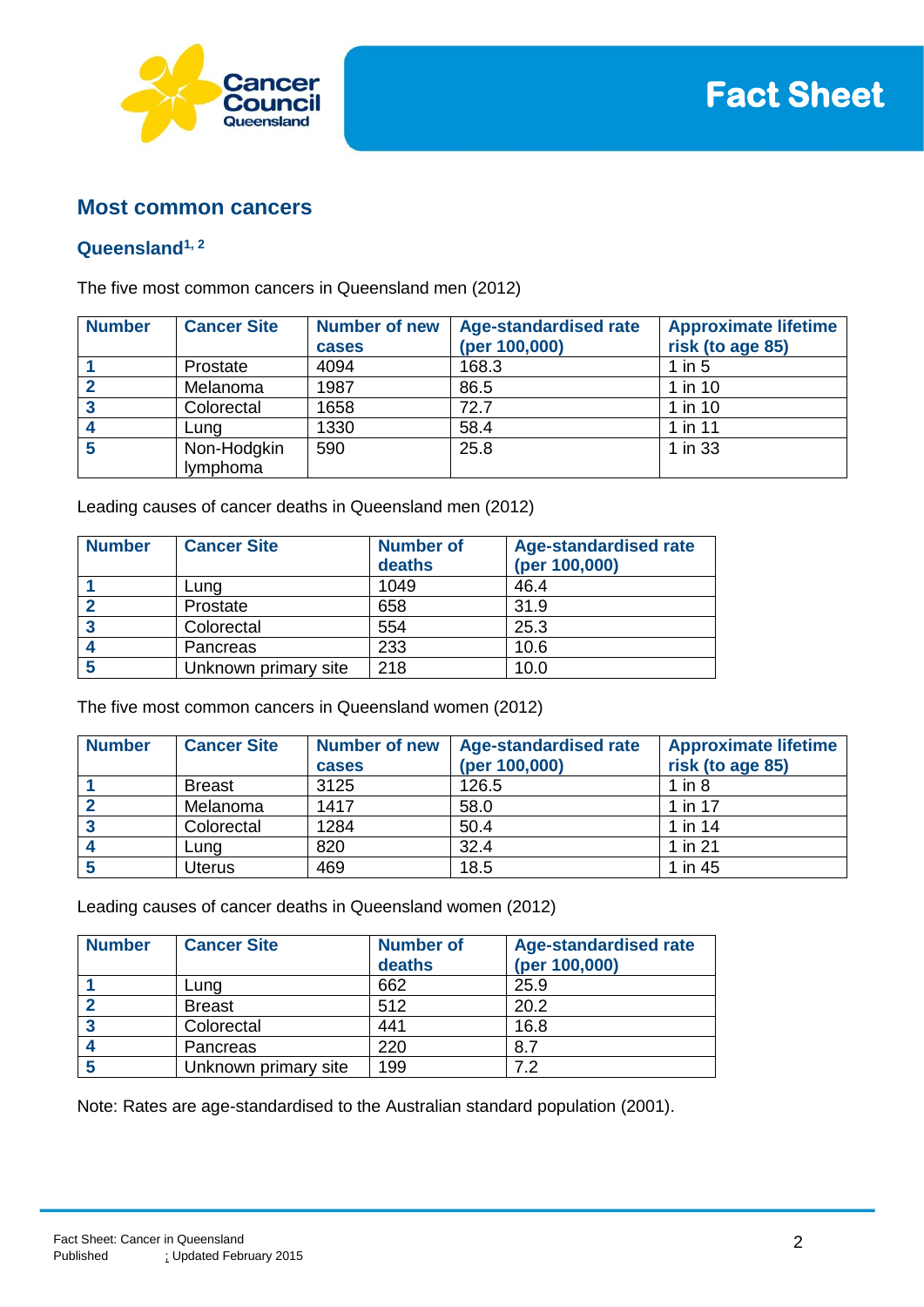

## **Australia<sup>4</sup>**

The five most common cancers in Australian men (2012)

| <b>Number</b> | <b>Cancer Site</b>      | <b>Number of new</b><br>cases | <b>Age-standardised rate</b><br>(per 100,000) | <b>Approximate lifetime</b><br>risk (to age 85) |
|---------------|-------------------------|-------------------------------|-----------------------------------------------|-------------------------------------------------|
|               | Prostate                | 19,821                        | 170.6                                         | $1$ in $5$                                      |
|               | Colorectal              | 8,258                         | 73.7                                          | 1 in 10                                         |
|               | Melanoma                | 6,700                         | 59.9                                          | 1 in 14                                         |
|               | Lung                    | 6,251                         | 56.4                                          | $1$ in $12$                                     |
|               | Non-Hodgkin<br>lymphoma | 2.545                         | 22.6                                          | 1 in 35                                         |

Leading causes of cancer deaths in Australian men (2012)

| <b>Number</b> | <b>Cancer Site</b>   | <b>Number of</b><br>deaths | <b>Age-standardised rate</b><br>(per 100,000) |
|---------------|----------------------|----------------------------|-----------------------------------------------|
|               | Lung                 | 4,959                      | 43.8                                          |
|               | Prostate             | 3,294                      | 30.6                                          |
| 3             | Colorectal           | 2,219                      | 19.7                                          |
|               | Pancreas             | 1,218                      | 10.7                                          |
|               | Unknown primary site | 1,214                      | 10.9                                          |

The five most common cancers in Australian women (2012)

| <b>Number</b> | <b>Cancer Site</b> | <b>Number of new</b><br>cases | <b>Age-standardised rate</b><br>(per 100,000) | <b>Approximate lifetime</b><br>risk (to age 85) |
|---------------|--------------------|-------------------------------|-----------------------------------------------|-------------------------------------------------|
|               | <b>Breast</b>      | 14,181                        | 116.4                                         | $1$ in $8$                                      |
|               | Colorectal         | 6,602                         | 51.1                                          | 1 in 15                                         |
| ົ             | Melanoma           | 4,705                         | 38.9                                          | 1 in 24                                         |
|               | Lung               | 4,045                         | 31.7                                          | 1 in 23                                         |
|               | Uterus             | 2,256                         | 18.1                                          | 1 in 46                                         |

Leading causes of cancer deaths in Australian women (2012)

| <b>Number</b> | <b>Cancer Site</b>   | <b>Number of</b><br>deaths | <b>Age-standardised rate</b><br>(per 100,000) |
|---------------|----------------------|----------------------------|-----------------------------------------------|
|               | Lung                 | 3,155                      | 23.7                                          |
|               | <b>Breast</b>        | 2,914                      | 21.9                                          |
| ີ             | Colorectal           | 1,780                      | 12.7                                          |
|               | Pancreas             | 1,198                      | 8.7                                           |
|               | Unknown primary site | .067                       | 7.4                                           |

Note: Rates are age-standardised to the Australian standard population (2001).

#### **References**

<sup>1</sup> Queensland Cancer Registry 2014, Cancer in Queensland, Incidence, Mortality, Survival and Prevalence 1982- 2012. Brisbane: Cancer Council Queensland, Queensland Health and QCR.